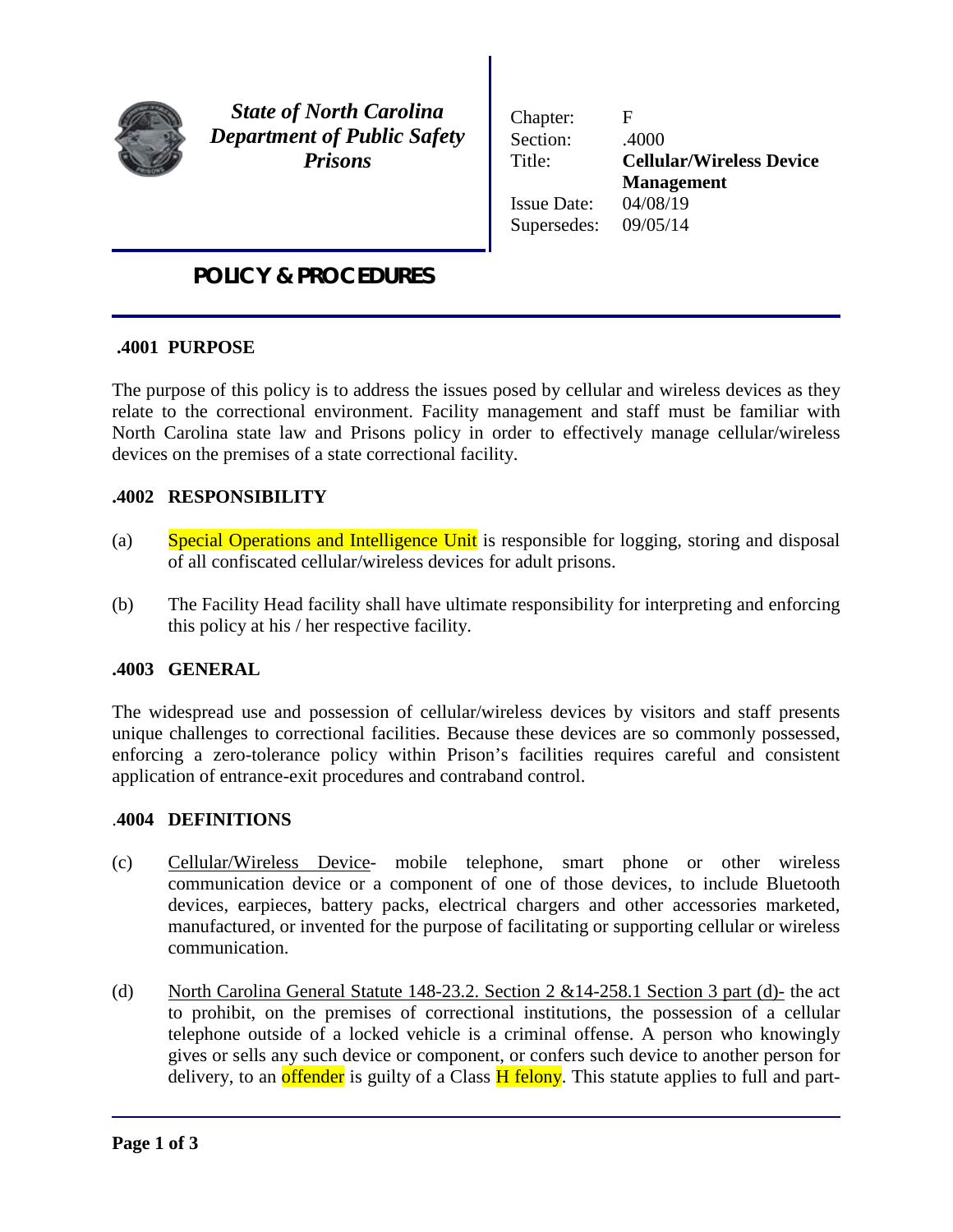time Department of Public Safety employees, job applicants, contractual employees, volunteers, members of the public, offenders and their visitors.

(e) Voluntary Notification- the process by which an employee who accidentally enters the confines of the facility with a cellular/wireless device may voluntarily notify a supervisor that they have such a device. When this occurs, it should be documented on the shift narrative that the staff member voluntarily surrendered the device. The employee will be allowed to return the device to his or her vehicle unless further investigation is warranted by the OIC. It is the employee's responsibility to ensure that they do not enter the confines of the facility with such a device, and that it remains in a locked vehicle.

#### **.4005 DISCOVERY OF CELLULAR/WIRELESS DEVICES DURING ENTRANCE SEARCH**

When a staff member is discovered to have a cellular/wireless device during a search at the point of entry to the facility, the device shall be confiscated and an incident report completed. The facility head or his designee has the authority to determine whether the circumstances warrant further investigation. For example, whether the device appeared to be concealed to prevent discovery of the device, or presence of multiple devices, etc.

#### **.4006 DISCOVERY OF CELLULAR/WIRELESS DEVICES UNDER SUSPICION**

When a cellular/wireless device is discovered under circumstances that are suspicious (obviously hidden or secreted, discovery of more than one device at a time, brand new device, etc), the facility head shall be notified and shall seek to determine whether a criminal act has occurred. If a criminal act is suspected, the facility head or his / her designee shall notify the Region Director or Prisons' Duty Officer. These individuals will provide guidance as to whether a class 1 misdemeanor offense may have been committed and what action should be taken. If a cellular/wireless device is confiscated, then an incident report should be immediately completed documenting all known facts regarding the discovery of the device. Staff then should refer to section .4008 of this policy for directions for cellular/wireless device disposition.

#### **.4007 DISCOVERY OF CELLULAR/WIRELESS DEVICES IN POSSESSION OF VISITOR**

Facility management shall exercise particular discretion and judgment when applying the above listed rules to visitors to the facility. It is understood that visitors to the facility may honestly forget to leave their cellular telephones in their vehicle, and possession does not necessarily mean intent to give to an **offender**. Facilities should emphasize preventing cellular devices from entering in the first place, especially when visitors are entering the facility.

The facility head or his designee has the authority to determine whether the circumstances warrant further investigation. For example, whether the device appeared to be concealed to prevent discovery of the device, or presence of multiple devices, etc.

#### **.4008 DISPOSITION OF CELLULAR/WIRELESS DEVICES CONFISCATED**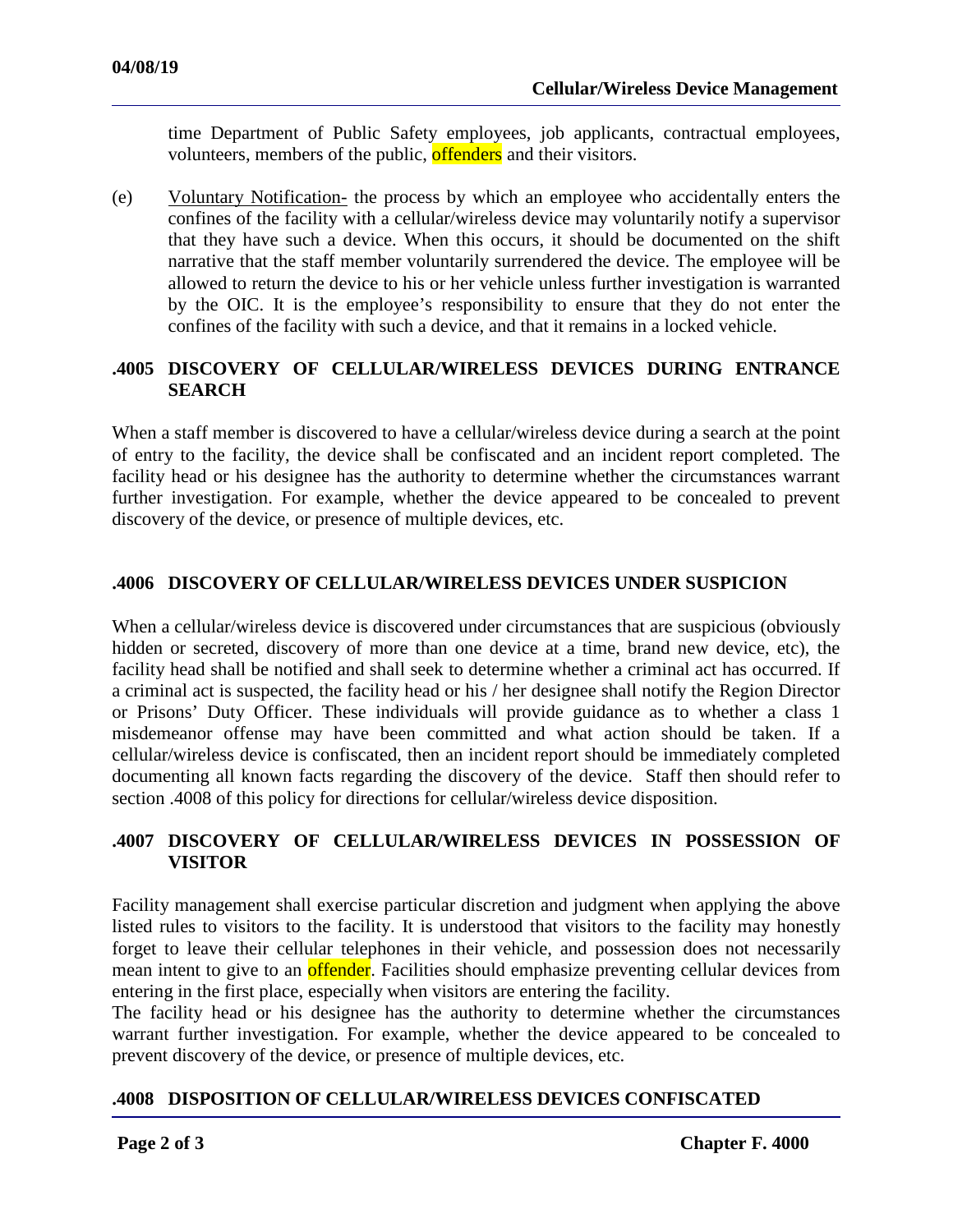At which time it is determined that the cellular/wireless device acquired was in the possession of an individual, employee, visitor or **offender** or found in a facility, state vehicle or at **offender's** workplace and was in the process of being or was illegally introduced to an **offender**, then the facility head should adhere to the following steps:

- (a) A Cellular/Wireless Device Confiscation Check List form will be completed for each device confiscated.
- (b) Local law enforcement should be notified that a cellular/wireless device was confiscated in violation of North Carolina General Statute 148-23.2. Section 2 &14-258.1 Section 3 part (d). The law enforcement agency will be given the opportunity to report to the facility, pick up the device for the purpose of taking legal action against party or parties involved. If law enforcement choose to pick up the phone the following steps should be taken:
	- (1) The cellular/wireless device will be placed in an evidence bag along with a copy of the Cellular/Wireless Device Confiscation Checklist Form.
	- (2) The original form shall be sent to the **Special Operations and Intelligence Unit** and a copy maintained at the facility.
- (c) If local law enforcement declines to take possession of the device the following steps should be Taken:
	- (1) The cellular/wireless device will be placed in an evidence bag along with the original Cellular/Wireless Device Confiscation Checklist Form and delivered to Special Operations and Intelligence Unit for further forensics.
	- (2) A copy of the form shall be maintained at the facility.

 $\pi$  . Tanta

Director of Prisons Date **Director of Prisons** F.0000\_04\_08\_19.doc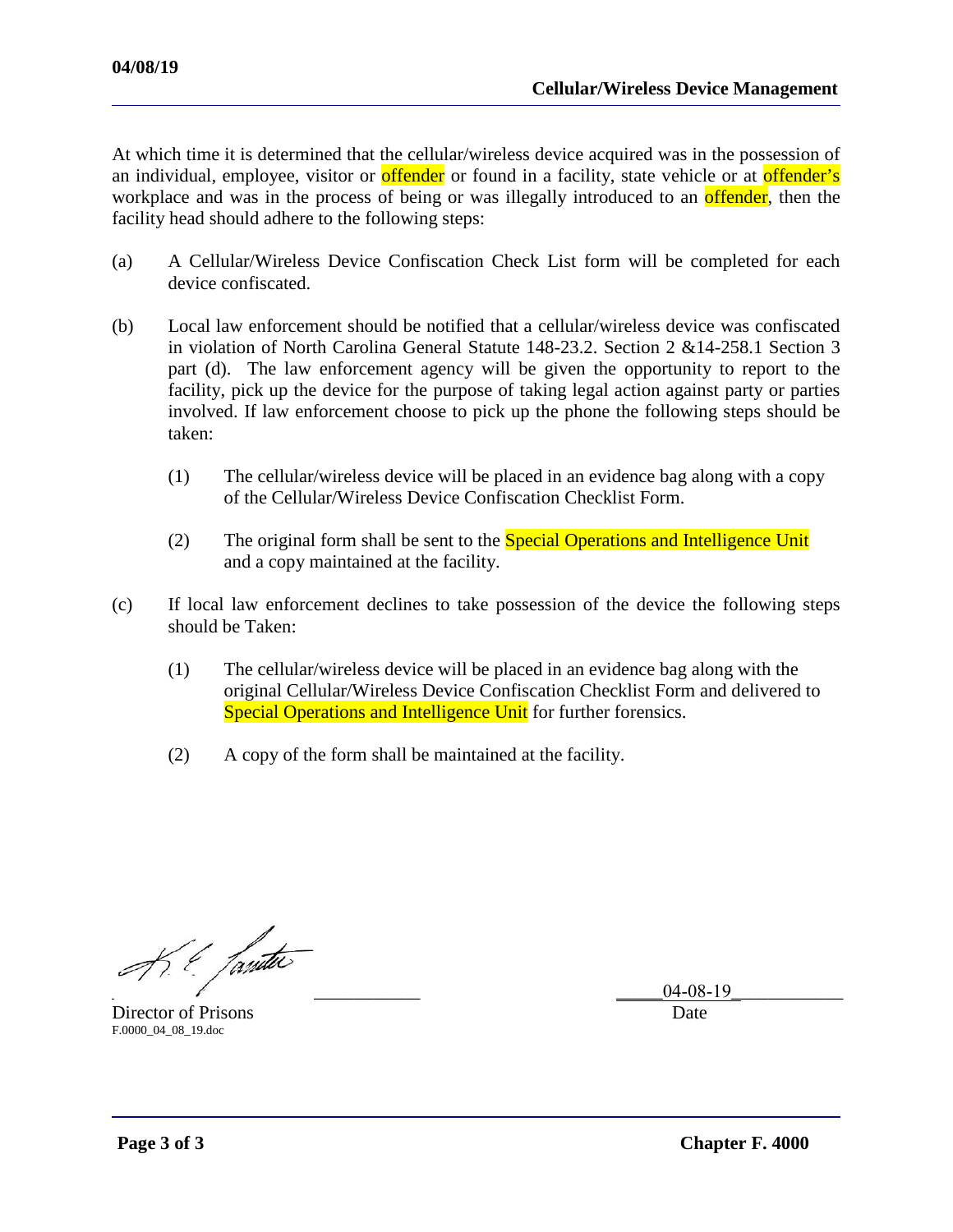SOIU 009 1/2019 Revised 2/28/19



# **North Carolina Department of Public Safety**

**Special Operations & Intelligence Unit**



## **CELLULAR/WIRELESS DEVICE CHAIN OF CUSTODY FORM**

|                                              | Location Number: |
|----------------------------------------------|------------------|
|                                              |                  |
|                                              |                  |
| $SIM/SD Card: \Box Yes \Box No \Box Unknown$ |                  |

## **Confiscated from:**

| <b>OFFENDER</b>         | <b>NON-OFFENDER</b>                         |  |  |
|-------------------------|---------------------------------------------|--|--|
|                         | $\Box$ Employee $\Box$ Contractual Employee |  |  |
|                         | $\Box$ Visitor $\Box$ Vendor                |  |  |
|                         |                                             |  |  |
|                         |                                             |  |  |
| <b>Neutral Location</b> |                                             |  |  |
|                         |                                             |  |  |
|                         |                                             |  |  |

**FOR SOIU USE ONLY**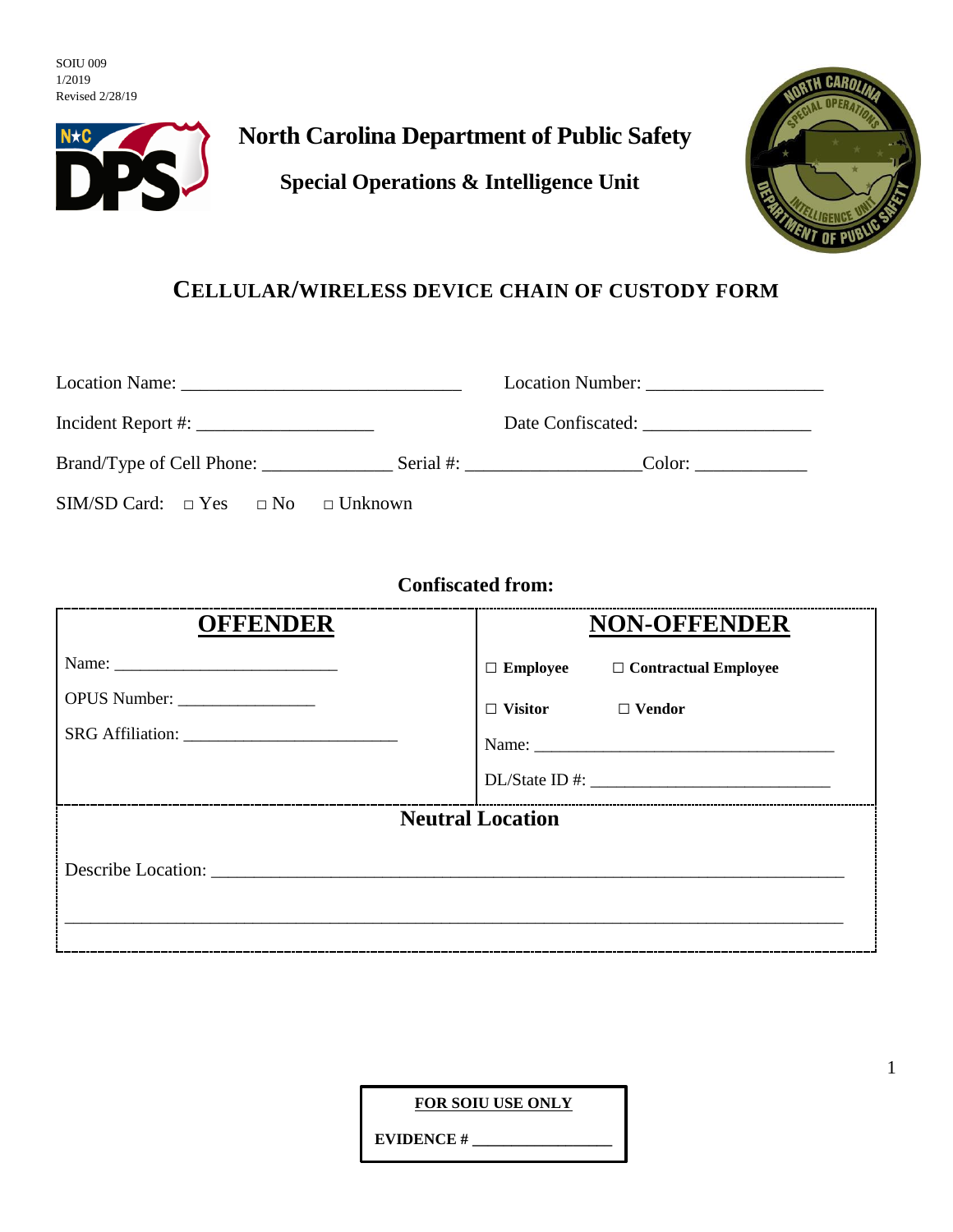### **How Device was Discovered:**

| $\Box$ Entrance/Exit $\Box$ Interdiction $\Box$ Cell Search $\Box$ Inmate Search |  |
|----------------------------------------------------------------------------------|--|
| $\Box$ PERT/Facility Search $\Box$ Other $\Box$ Supervisee Search                |  |
| <b>Explain:</b>                                                                  |  |
|                                                                                  |  |
|                                                                                  |  |
|                                                                                  |  |
|                                                                                  |  |

### **Priority Extraction**

|--|--|

| Priority Level 1 | Escape, Staff Safety, Imminent Threat, Exigent Circumstances: Immediate            |
|------------------|------------------------------------------------------------------------------------|
| Priority Level 2 | OSI/Staff Investigations, Ongoing Criminal Investigations, Outside LE):            |
|                  | 10 Business Days                                                                   |
| Priority Level 3 | SRG, Repeat Offenders, Other as Deemed Needed): $15 - 20$ Business Days            |
| Priority Level 4 | All Other Phones: Based on workload of phones received                             |
| $*$ NOTE $**$    | Timeframes listed above are parameters that are put in place as goals, however the |
|                  | time to conduct the extractions may go beyond the established timeframes stated    |
|                  | above due to staff shortages, vacations, sickness, training and/or emergencies.    |

**FOR SOIU USE ONLY**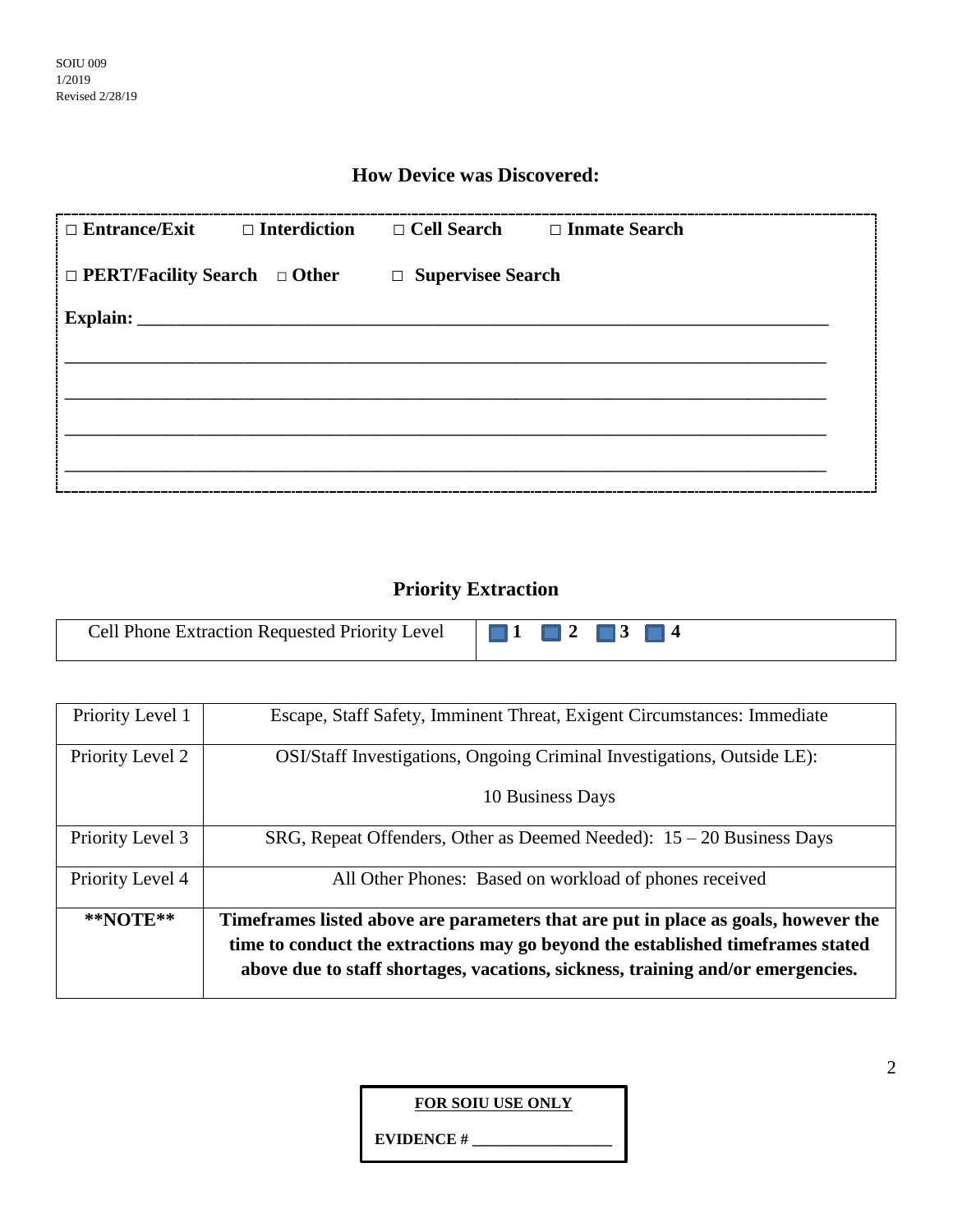# **Chain of Custody**

| <b>Date</b> | <b>Released By</b> | <b>Received By</b> | <b>Comments</b> |
|-------------|--------------------|--------------------|-----------------|
|             | Print Name         | Print Name         |                 |
|             | Signature          | Signature          |                 |
|             | Print Name         | Print Name         |                 |
|             | Signature          | Signature          |                 |
|             | Print Name         | Print Name         |                 |
|             | Signature          | Signature          |                 |
|             | Print Name         | Print Name         |                 |
|             | Signature          | Signature          |                 |
|             | Print Name         | Print Name         |                 |
|             | Signature          | Signature          |                 |

**FOR SOIU USE ONLY**

**EVIDENCE #**